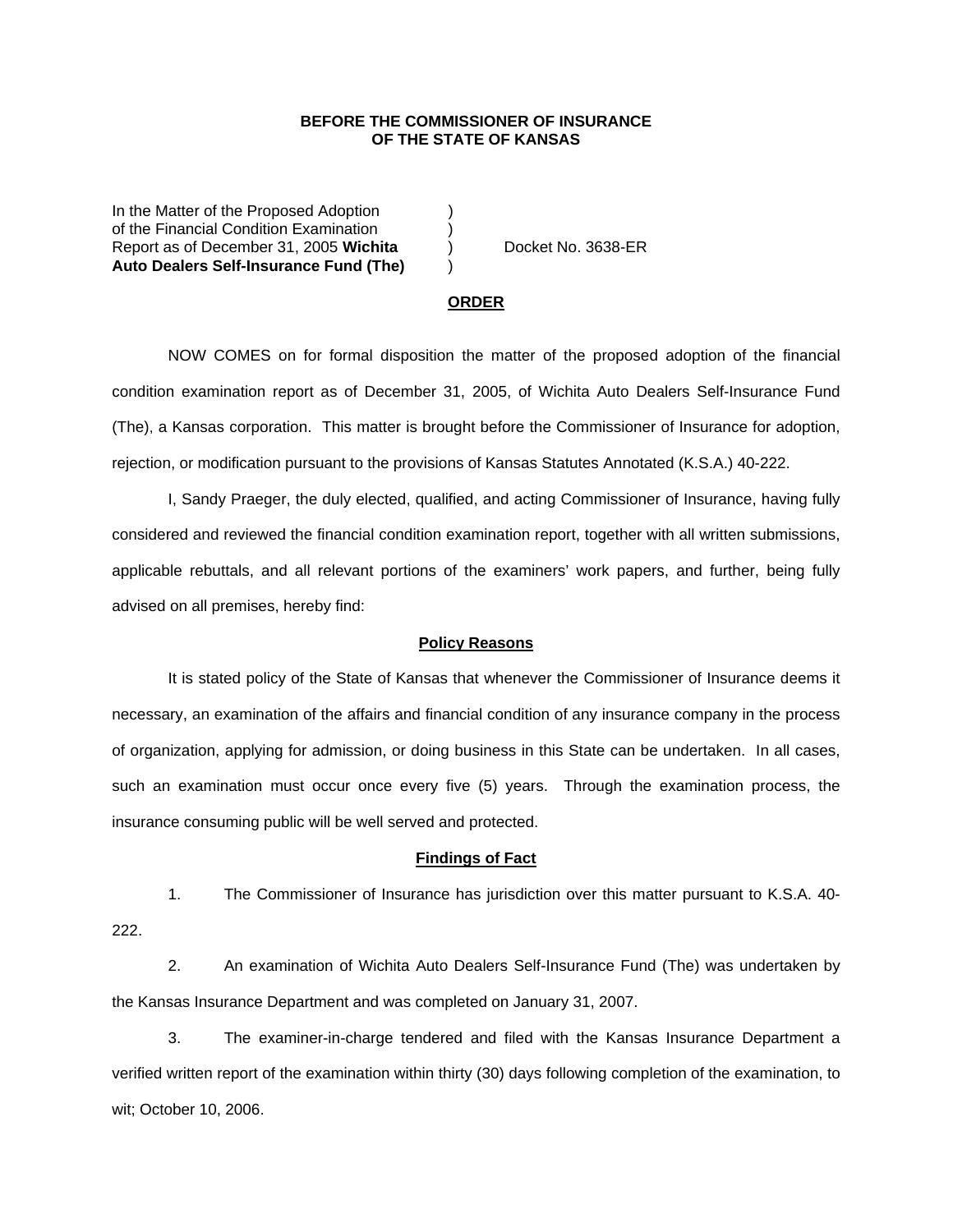4. Following receipt of the verified report, the Kansas Insurance Department transmitted the report to Wichita Auto Dealers Self-Insurance Fund (The) on February 1, 2007, with a duly executed notice advising the company of its opportunity to prepare and submit to the Kansas Insurance Department a written submission or rebuttal with respect to any and all matters contained in the report. Wichita Auto Dealers Self-Insurance Fund (The) was further advised that any written submission or rebuttal needed to be filed with the Kansas Insurance Department no later than thirty (30) days after receipt of the verified report.

 5. Wichita Auto Dealers Self-Insurance Fund (The) filed a written acceptance of the verified report on March 1, 2007.

6. Based upon the written submission tendered by Wichita Auto Dealers Self-Insurance Fund (The), the company took no exceptions to matters contained in the verified report.

 7. Within thirty (30) days of the end of the time period allowed for written submission or rebuttal, the Commissioner of Insurance fully reviewed the report, together with all written submissions and rebuttals provided by Wichita Auto Dealers Self-Insurance Fund (The). The Commissioner of Insurance further reviewed all relevant workpapers.

 8. No other written submissions or rebuttals were submitted by Wichita Auto Dealers Self-Insurance Fund (The).

# **Conclusion of Law**

9. K.S.A. 40-222(k)(2) provides:

"Within 30 days of the end of the period allowed for the receipt of written submissions or rebuttals, the commissioner shall fully consider and review the report, together with any written submissions or rebuttals and any relevant portions of the examiners workpapers and enter an order:

- (A) Adopting the examination report as filed or with modification or corrections. If the examination report reveals that the company is operating in violation of any law, regulation or prior order of the commissioner, the commissioner may order the company to take any action the commissioner considers necessary and appropriate to cure such violations; or
- (B) rejecting the examination report with directions to the examiners to reopen the examination for purposes of obtaining additional data, documentation or information, and refiling pursuant to subsection (k); or
- (C) call and conduct a fact-finding hearing in accordance with K.S.A. 40-281 and amendments thereto for purposes of obtaining additional documentation, data, information and testimony."